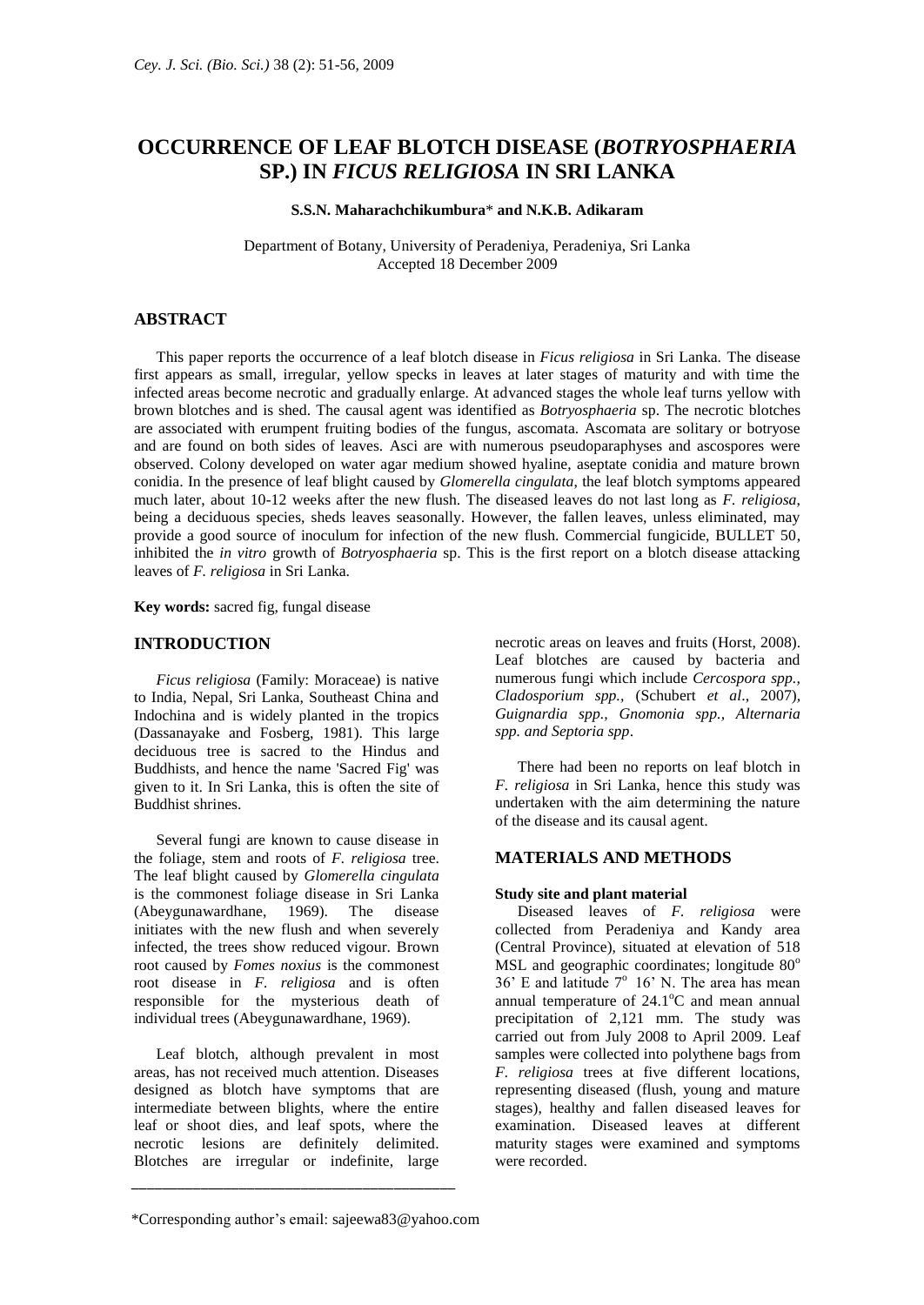## **Isolation and identification of the pathogen**

Pieces  $(1 \times 1 \text{ cm}^2)$  of infected leaves were cut and surface sterilized with 1% sodium hypochlorite for 2 minutes. The leaf pieces were washed in sterilized deionized water and the excess liquid was removed from the leaf pieces by placing them on a previously sterilized tissue paper. Leaf pieces were transferred under sterile conditions onto PDA medium. The plates were incubated at room temperature  $(26^{\circ}C-31^{\circ}C)$ . To induce sporulation, the pathogen isolated was sub-cultured on water agar medium, and the plates were incubated at  $24^{\circ}$ C and room temperature ( $26^{\circ}$ C -  $31^{\circ}$ C). The plates were placed under 6 hour intervals of daylight and fluorescent black light (Blue T10 lamp 365nm) to enhance sporulation for one and a half months. Morphology of fungal colonies was recorded. Fungal mycelium and spores were observed under light microscope and photographed. Microtome sections were taken across lesions on the leaves and examined under microscope.

### **Pathogenicity test**

One and a half month old sporulating culture of *Botryosphaeria* sp. on water agar medium was flooded with Czapek-Dox nutrition solution (Lingppa and Lingppa, 1965), and the mycelia were scraped using a spatula. The ascomata were crushed using a glass rod. The mycelial suspension was passed through glass wool to remove hyphal fragments and the filtrate containing spores was collected. The filtrate was centrifuged at 3000 rpm for 3 minutes and a  $10<sup>3</sup>$ ml<sup>-1</sup> concentrated conidia suspension was prepared. An *in situ* pathogenicity test was done on fifteen different healthy young leaves of a *F. religiosa* tree near the Department of Botany. Surface of leaves were wiped with 70% ethanol and allowed to air dry. Leaves were separated into 3 groups, each group consisting of 5 leaves. Aliquots (20µl) of conidia suspension were placed on the upper surface of five leaves and lower surface of five leaves separately. The remaining five leaves were maintained as controls by placing drops of sterile deionized water. The leaves were covered with polythene bags and labeled. After three days, polythene bags were removed and daily observations were made on the development of disease symptoms. Leaves showing symptoms were removed and the pathogen in the diseased tissue was isolated on PDA as described previously.

#### **Pattern of disease development**

Five selected trees in Peradeniya and Kandy area were observed fortnightly for a period of 10 months (July 2008 – April 2009) in order to collect data on the incidence of leaf disease/s, the stage of disease, foliage (the new flush, defoliation, young or mature leaves) and weather conditions. Trees with more than 60% leaf fall was considered as the complete defoliation stage. The extent of the disease was determined by the number of leaves infected, area of infection and area of black ascomata. The intensity of infection was recorded as low, medium and high by visual observations.

#### **Determination of a suitable fungicide**

Systemic fungicide, BULLET 50 (Agro Tecnica Ltd.) was purchased from the market. The active compound is carbendazim and the manufacturer recommended dose is 7 g per 10 l. Three doses of fungicide, 0.05%, 0.07% (manufacturer recommended dose) and 0.09%, were mixed in separate 100 ml portions of melted PDA medium. The control consisted of PDA (100 ml). The medium was poured into sterile Petri dishes. Mycelial plugs (0.5 cm x 0.5 cm) taken from one month old fungal cultures were placed on the centre of each plate. Five replicate plates were made for each fungicide dose. The plates were incubated at 24<sup>o</sup>C and the radius of the colony was measured daily.

## **RESULTS AND DISCUSSION**

The disease was observed in most *F. religiosa* trees encountered in Peradeniya and Kandy area during the study was identified as leaf blotch. This is the first record of leaf blotch in *F. religiosa*. Initial infections generally occurred in mature leaves, about four weeks after the new flush. The disease first appeared as small, irregular, yellow specks around the veins (Fig. 1a) and with time the infected areas became necrotic and gradually enlarged. The individual infected areas varied in shape, mostly irregular and coalesced to form large blotches. At advanced stages the whole leaf turned to yellow with brown blotches (Fig. 1b) and was shed. Ten to twelve weeks after initial infection, yellow chlorotic areas became dotted with small erumpent, black fruiting bodies. These ascomata were solitary (diameter 1-1.5 mm) or botryose and found on both sides of the infected leaves. Ascomata taken from diseased leaves were many celled thick, black, with papillated ostiole (Fig. 2a). Also asci were clavate, bitunicate with numerous pseudoparaphyses. Ascospores were hyaline and aseptate (Figs. 2b and 2c).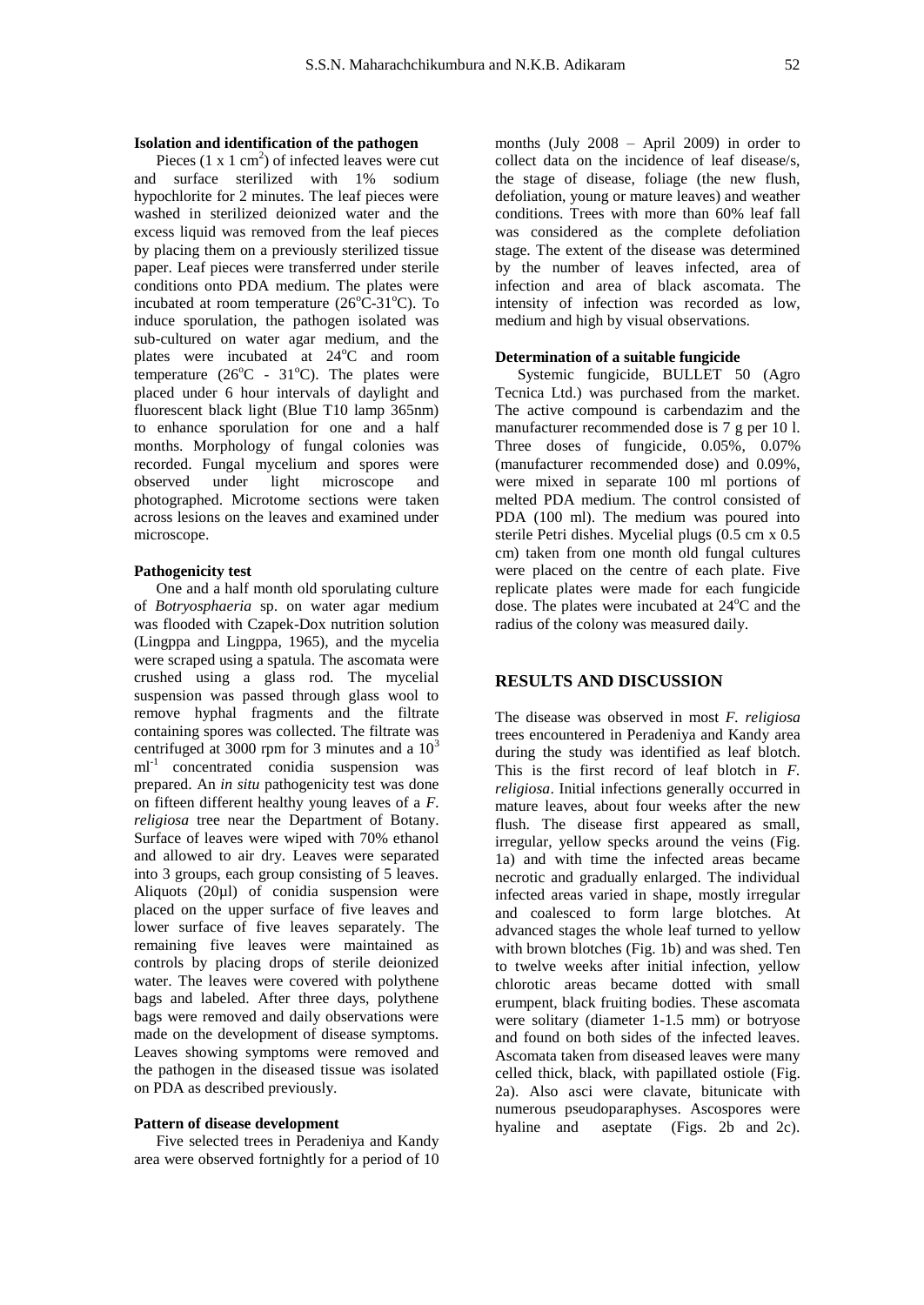

**Figure 1. Stages of leaf blotch disease in** *Ficus religiosa* **at (a) early stage and (b) later stage***.*



**Figure 2. ( a) Transverse section of an ascoma taken from a diseased leaf (× 40), (b) Asci and (c) Ascus found in ascoma (×100).**

Initially, a colony on PDA showed blackish white to slight grayish color (Fig. 3a) with an evenly dense mat and after three weeks colony changed to black colour (Fig. 3b). However, no sporulation occurred until 3 months and the colony developed in culture medium showed two types of conidia; hyaline, aseptate and mature brown septate conidia (Fig. 4b). The fungus was identified as *Botryosphaeria* sp. This fungus, *Natrassia mangiferae* previously known as *Dothiorella mangiferae* has been recorded previously as the cause of branch die-back and trunk canker in *F. religiosa* in Iran (Mirzaee *et al.*, 2002)**.** *Botryosphaeria* is a species-rich genus with a cosmopolitan distribution [\(Denman](http://www.ncbi.nlm.nih.gov/pmc/articles/PMC2104729/#ref19#ref19)  *et al*[. 2000\)](http://www.ncbi.nlm.nih.gov/pmc/articles/PMC2104729/#ref19#ref19). Species occur on a wide range of monocotyledonous, dicotyledonous and

gymnosperm hosts, on woody branches, twigs herbaceous leaves, stems and haulms of grasses, and in thalli of lichens [\(Barr,](http://www.ncbi.nlm.nih.gov/pmc/articles/PMC2104729/#ref11#ref11) 1987). Taxa range in habit from being saprobic, parasitic and endophytic [\(Smith](http://www.ncbi.nlm.nih.gov/pmc/articles/PMC2104729/#ref66#ref66) *et al.*, 1996, [Denman](http://www.ncbi.nlm.nih.gov/pmc/articles/PMC2104729/#ref19#ref19) *et al*., [2000\)](http://www.ncbi.nlm.nih.gov/pmc/articles/PMC2104729/#ref19#ref19), and can cause die-back and canker diseases of numerous woody hosts [\(von Arx,](http://www.ncbi.nlm.nih.gov/pmc/articles/PMC2104729/#ref6#ref6) [1987\)](http://www.ncbi.nlm.nih.gov/pmc/articles/PMC2104729/#ref6#ref6). *Botryosphaeria* spp. are rarely primary pathogens, instead cause stress-related diseases or perennial cankers (Schubert, 2007). Some related anamorph genera of *Botryosphaeria* are *Botryodiplodia*, *Diplodia*, *Fusicoccum, Lasiodiplodia*, *Macrophoma*, *Macrophomopsis* and *Sphaeropsis*, and these genera are not clearly delimited because the morphological features that separate them are poorly defined (Crous *et al*., 2006).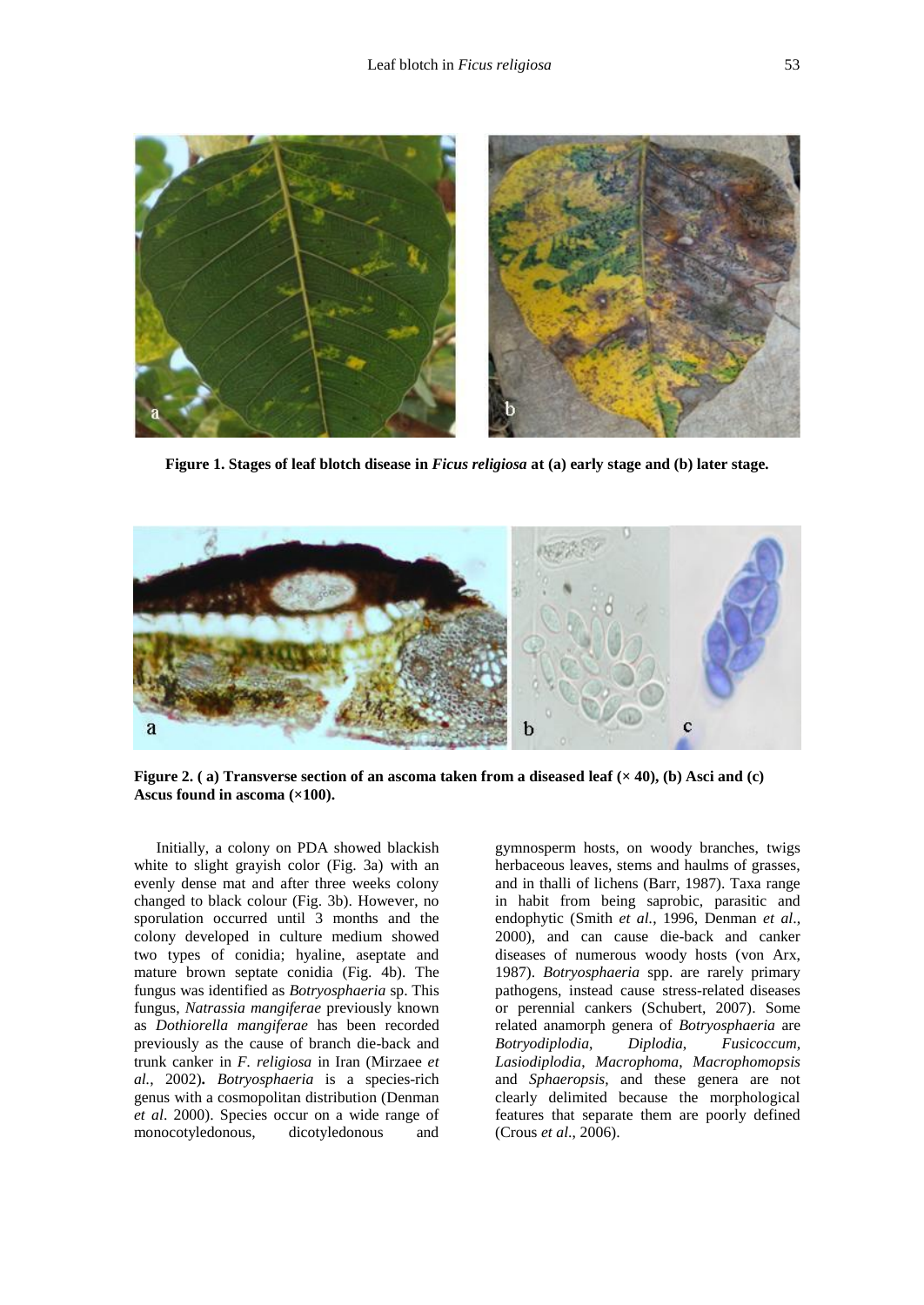

**Figure 3.** *Botryosphaeria* **sp. on PDA (a) 10 day old culture and (b) one month old culture.**



**Figure 4. (a) Conidia formation on conidiogenous cells in culture, (b) Conidia in culture (×100), (c) mature brown conidium (×200) and (d) hyaline, aseptate conidium (×200).**

Leaves artificially inoculated with drops of conidia suspensions showed initially browning of tissue which developed into yellow irregular chlorotic areas with brown blotch after one week. However, there were no developed ascomata. No symptom development was observed in the controls. The symptoms developed were similar to those generally associated with the leaf blotch in *F. religiosa*. The pathogen that was re-isolated from 3 out of 5 diseased leaves and cultured on PDA had similar culture and morphological characteristics as the original isolate.

The information collected from the field study has shown the pattern of disease development at different locations. The leaf blotch normally appeared four weeks after the young flush of leaves (Fig. 5). However, in the

presence of leaf blight disease caused by *Glomerella cingulata*, symptoms of leaf blotch appeared later;  $10 - 12$  weeks after new flush. This shows that the presence of leaf blight disease has a negative effect on the development of leaf blotch on the same leaf. Also our results indicate that leaf blotch intensity gradually increases with time and when defoliation occurs, the plants were severely infected.

The fallen leaves carry fruiting bodies of the pathogen which may remain and survive even after the leaves have decayed. These can provide a good source of inoculum for infection of the new flush. In order to prevent or reduce the intensity of the disease in the following season, the leaf litter may be collected and destroyed on a regular basis.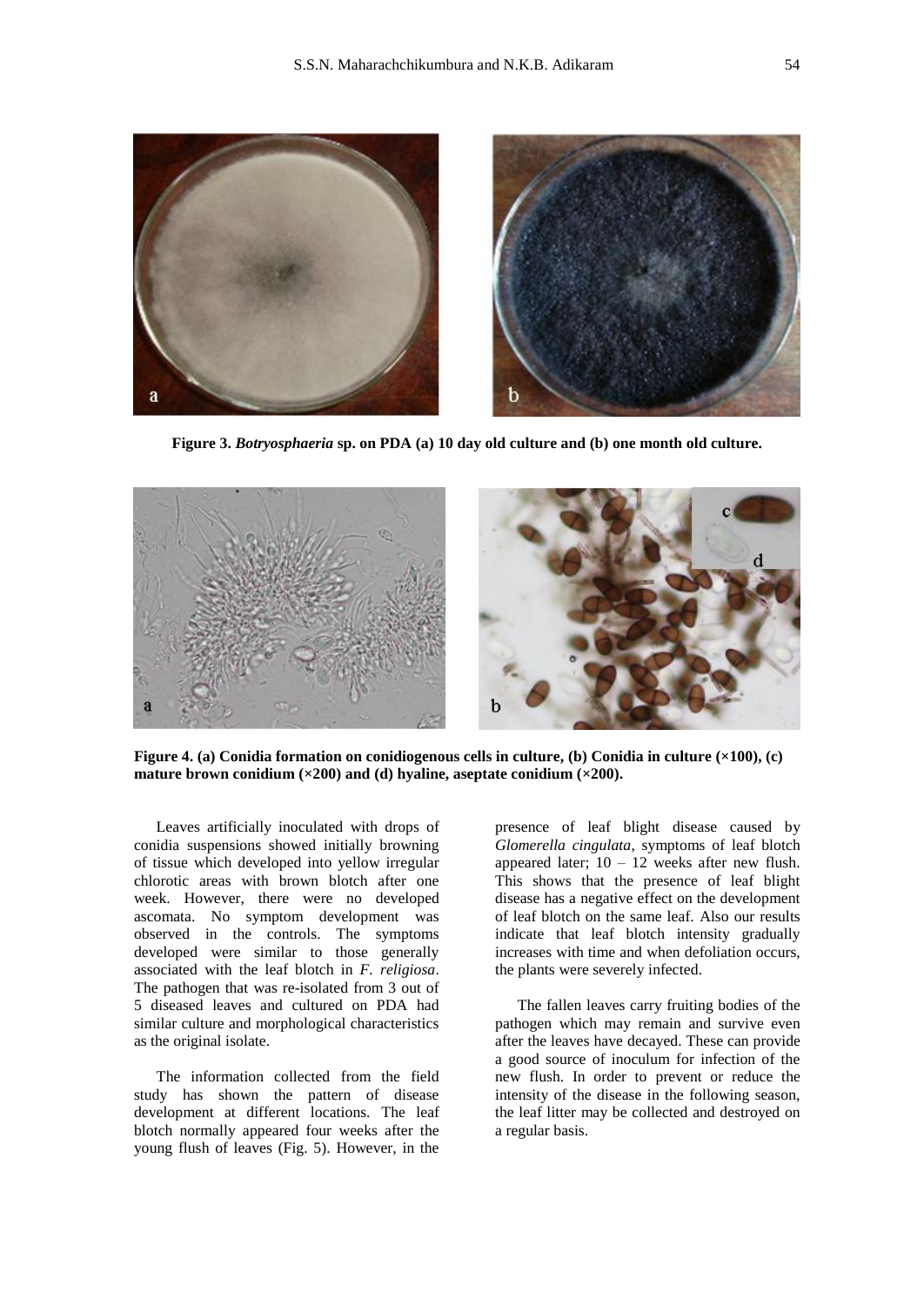The mean radius of *Botryosphaeria* colonies in the control plates was 3.8 cm and with 0.05% fungicide, the mean colony radius was 2.1 cm. However, no growth occurred at 0.07%, the recommended dose of the fungisice (Fig. 6). Carbendazim, the active compound of BULLET 50 (Garcia *et al.,* 2002), inhibits the development of fungi probably by interfering with spindle formation at mitosis phase of cell division. Carbendazim belongs to the benzimidazole group of fungicides (Alpertunge,

2009). *In vitro* tests indicated that the fungicide at the manufacturer recommended dose could completely inhibit the pathogen. The present study could not be extended to test the effectiveness of the fungicide *in vivo* due to several obstacles such as non-availability of machinery to spray large and tall *F. religiosa* trees*.* However, considering its high degree of effectiveness *in vitro*, in situations where the disease is serious, the affected tree may be treated with this fungicide.



**Figure 5. Pattern of disease development in sites A and B.**



**Figure 6. Growth of** *Botryosphaeria* **sp. on PDA with different fungicide concentrations, 0.05% (low dose), 0.07% (recommended dose) and 0.09% (high dose), after 4 days.**